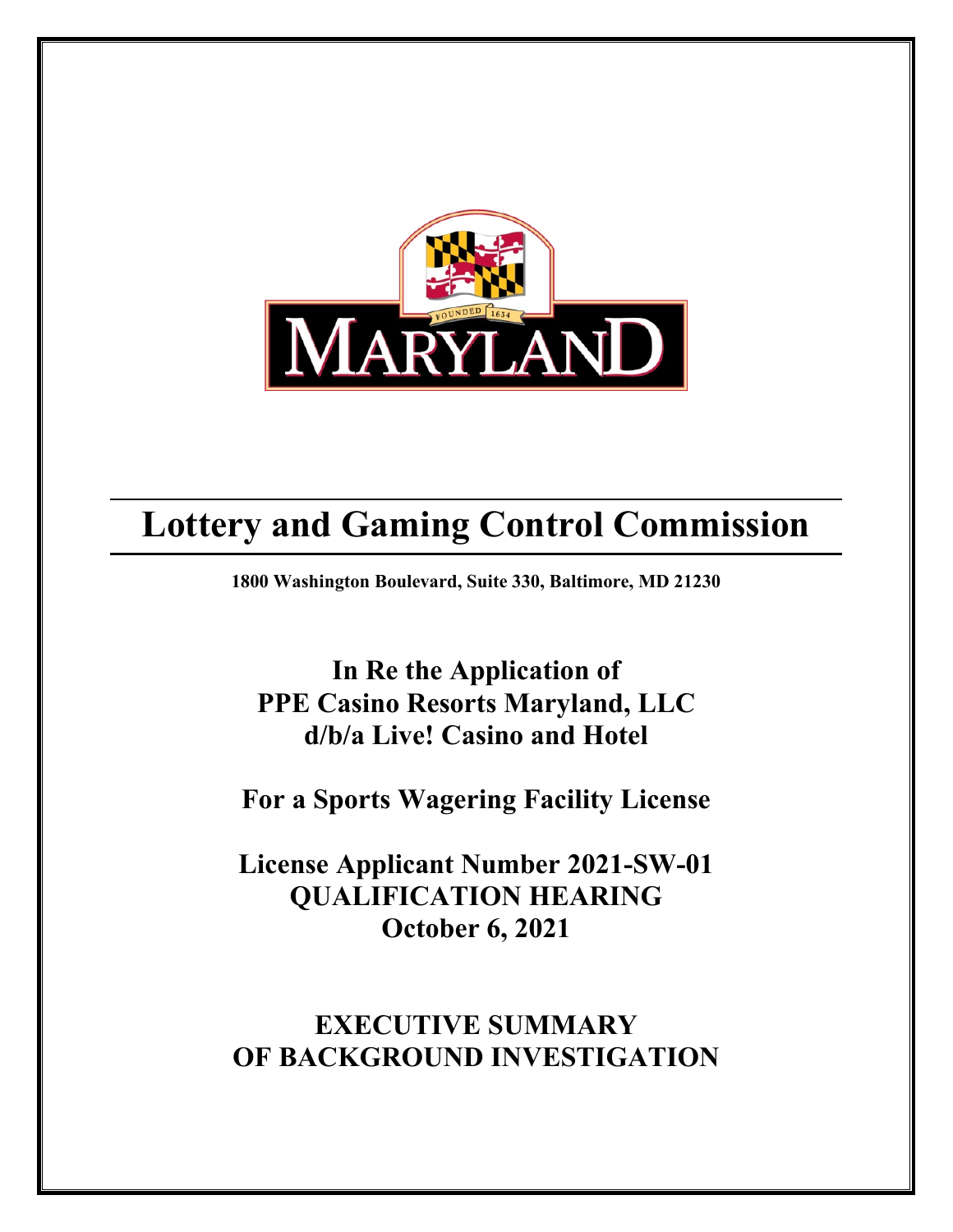License Applicant No. 2021-SW-01 Qualification Hearing October 6, 2021

#### **EXECUTIVE SUMMARY**

#### **Introduction**

PPE Casino Resorts Maryland, LLC ("PPECRM" or "the Company") is the holder of the Video Lottery Operation License for Anne Arundel County, Maryland and is the owner and operator of Live! Casino and Hotel. Live! Casino and Hotel features 3,741 slot machines, 190 table games, nightly entertainment and lodging accommodations. PPECRM has applied for a sports wagering facility license.

Maryland's Sports Wagering Law is found in State Government Article ("SG"), Title 9, Subtitle 1E, Annotated Code of Maryland and the Commission's sports wagering regulations in Code of Maryland Regulations ("COMAR") 36.10 (collectively, "the Sports Wagering Law"). The Sports Wagering Law also includes and incorporates applicable licensing requirements in SG, Title 9, Subtitle 1A, and COMAR 36.03 (collectively, the "the Gaming Law"), which establishes requirements for all casino-related licenses. An applicant for a license related to sports wagering must meet all applicable qualification requirements set forth in both the Sports Wagering Law and the Gaming Law.

The Maryland Lottery and Gaming Control Commission ("Commission") must determine whether an applicant meets qualification requirements. Staff of the Maryland Lottery and Gaming Control Agency ("Agency") is required to conduct a background investigation on all applicants for sports wagering licenses to ensure that they meet applicable qualification requirements.

#### **Application of Alternative Licensing Standards**

The Sports Wagering Law authorizes the Commission to establish an abbreviated process for qualifying and licensing an applicant that holds a valid license in another state, if the Commission determines that the licensing standards of the issuing agency in the other state are comprehensive and thorough, and provide similar safeguards to those in the Sports Wagering Law. Staff has identified several states with acceptable sports wagering license standards: Arkansas, Colorado, Illinois, Kansas, Louisiana, Massachusetts, Michigan, Mississippi, Missouri, Nevada, New Jersey, New York, Pennsylvania, Rhode Island, Virginia and Wisconsin.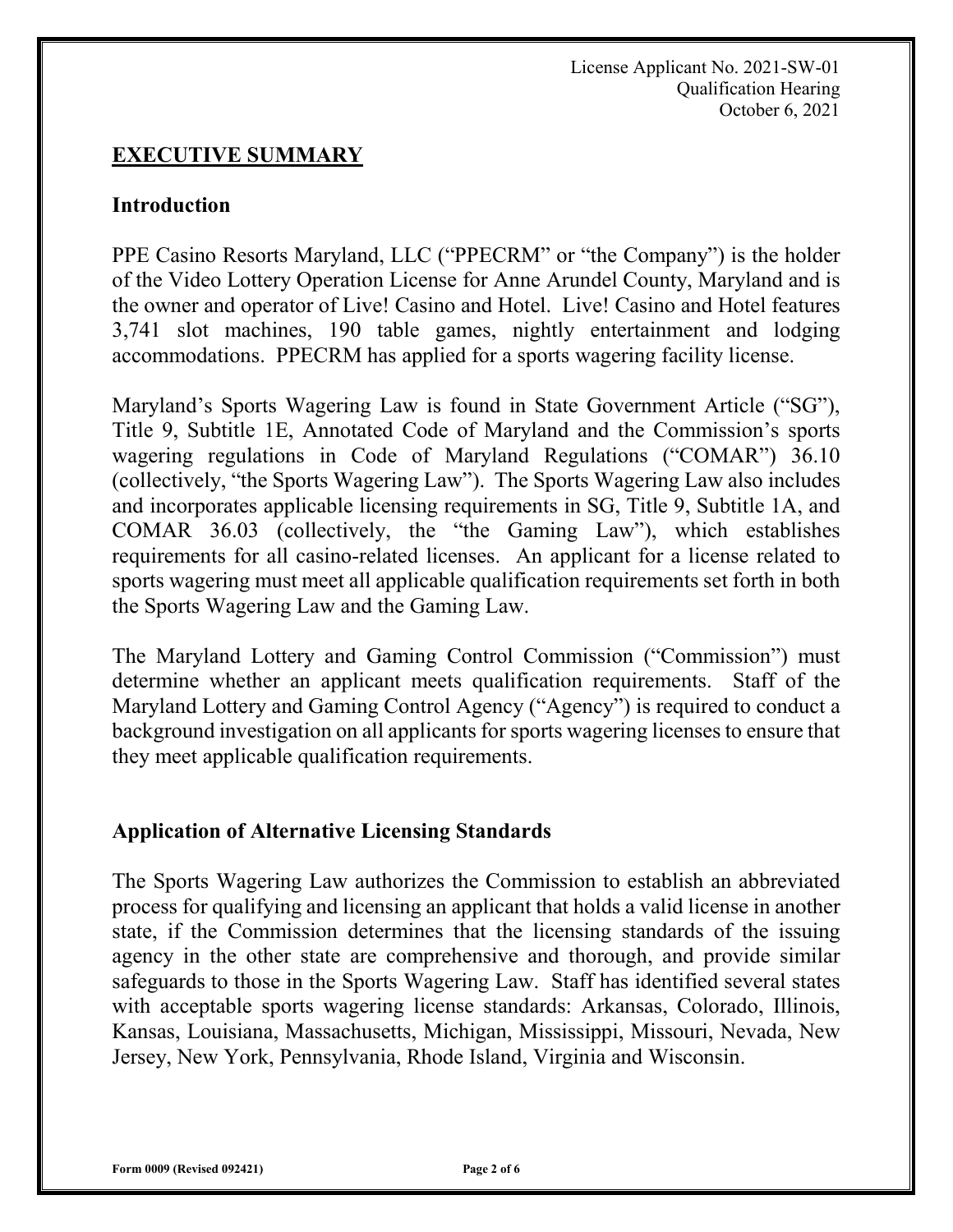License Applicant No. 2021-SW-01 Qualification Hearing October 6, 2021

Because Maryland's qualification standards for a casino-related license are identical to and specifically incorporated in the Sports Wagering Law, and are therefore, clearly sufficient for qualifying an applicant for a sports wagering license on that basis.

#### **Process**

An applicant for a sports wagering-related license may submit a written request for the Commission to find it qualified for a Maryland license under the alternative licensing process described in COMAR 36.10.02.12. If the request is granted, the applicant may be qualified for a license before the Agency conducts a full background investigation.

The Commission may only apply the alternative licensing process if the applicant holds a valid, current gaming or sports wagering-related license in at least one of the states identified as having acceptable comparative standards.

An applicant that submits a request for the application of alternative licensing standards specifically acknowledges that a full background investigation will be conducted, and that if Staff ever determines that the applicant or licensee, if licensed, does not meet a Commission standard, the Commission may take enforcement action, up to and including revocation of the license. These acknowledgements are memorialized in the Affidavit in Support of Applicant's Request to Apply Alternative Licensing Standards in Support of an Application for a Sports Wagering License ("Affidavit") the applicant has submitted.

The Commission's decision to abbreviate an applicant's licensing process on this basis is discretionary. The Commission may exercise its discretion to deny the request, place conditions on the license, or take any other necessary action to protect the State's interests.

## **Regulatory History of Applicant**

On June 4, 2012, the Maryland Lottery and Gaming Control Commission ("MLGCC") awarded a Video Lottery Operation License to PPE Casino Resorts Maryland, LLC. The Company owns and operates Live! Casino and Hotel located in Anne Arundel County, Maryland. The video lottery operation license expires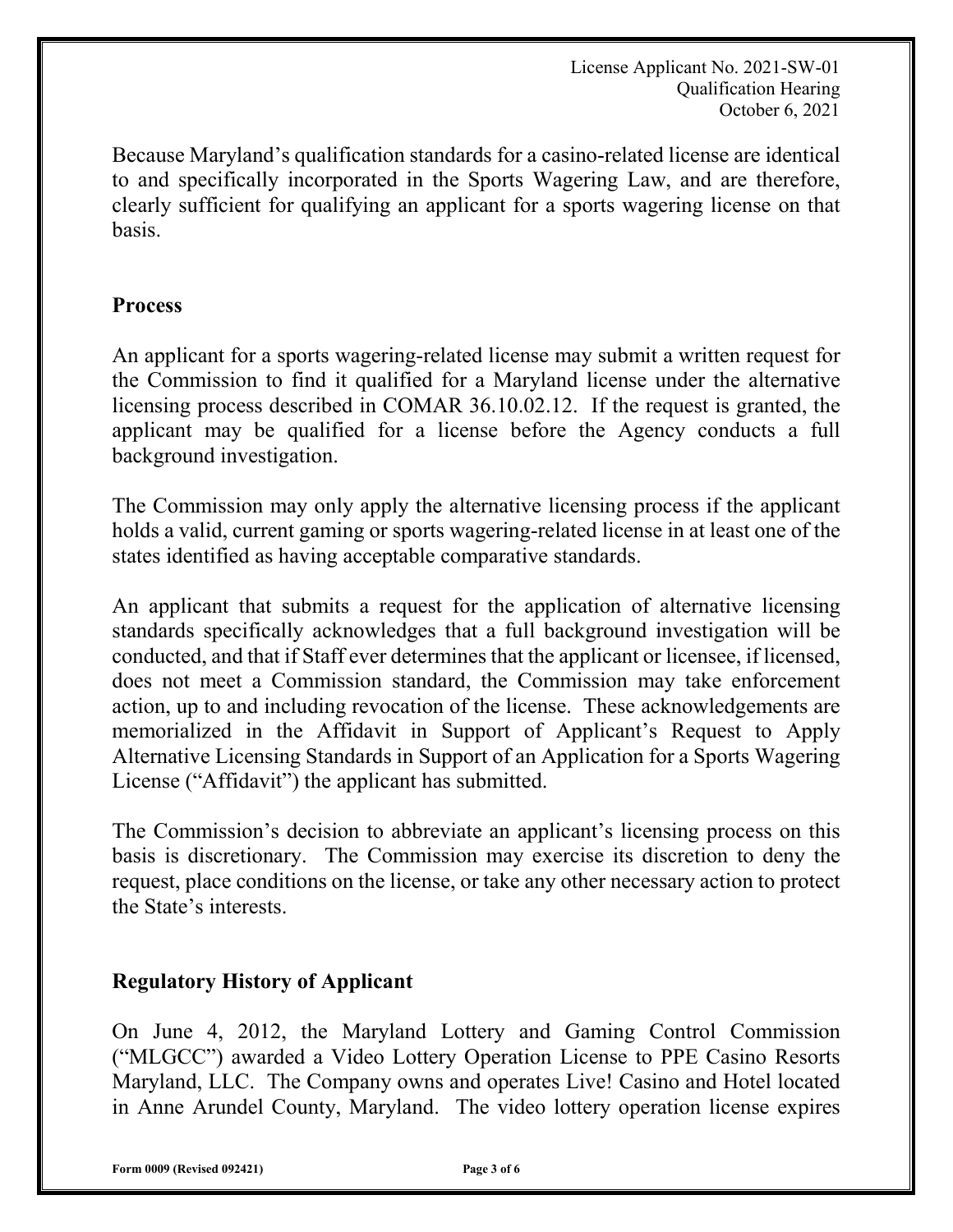License Applicant No. 2021-SW-01 Qualification Hearing October 6, 2021

June 3, 2027. Staff is not aware of any unresolved issues that negatively impact the Applicant's qualifications and MLGCA has otherwise found no derogatory information regarding PPECRM's qualifications to be licensed for a sports wagering facility license.

## **Ownership of Applicant**

During the term of the Applicant's casino license, the Commission has approved several structural ownership changes. In 2009, PPE Casino Resorts Maryland, LLC ("PPECRM") was awarded a license to operate Maryland Live! Casino, which is currently doing business as Live! Casino and Hotel. PPECRM was wholly owned by Maryland Live Holdings, LLC which in turn was wholly owned by PPE Casino Resorts Maryland Developer, LLC. The members of PPECRM and their respective ownership interests at the time the operator license was awarded were:

- Jonathan A. Cordish (88%)
- Joseph S. Weinberg (10%)
- Charles F. Jacobs (2%)

During the past twelve years, the Cordish family has consolidated 80% of their interest into a limited liability company, Pratt Street Management, LLC.

## **Principal Qualifiers**

The following individuals have been identified as principals and are currently licensed by the MLGCC:

- Jonathan A. Cordish
- Blake Cordish
- Reed Cordish
- Joseph S. Weinberg
- Charles F. Jacobs

## **Licensing Inquiry**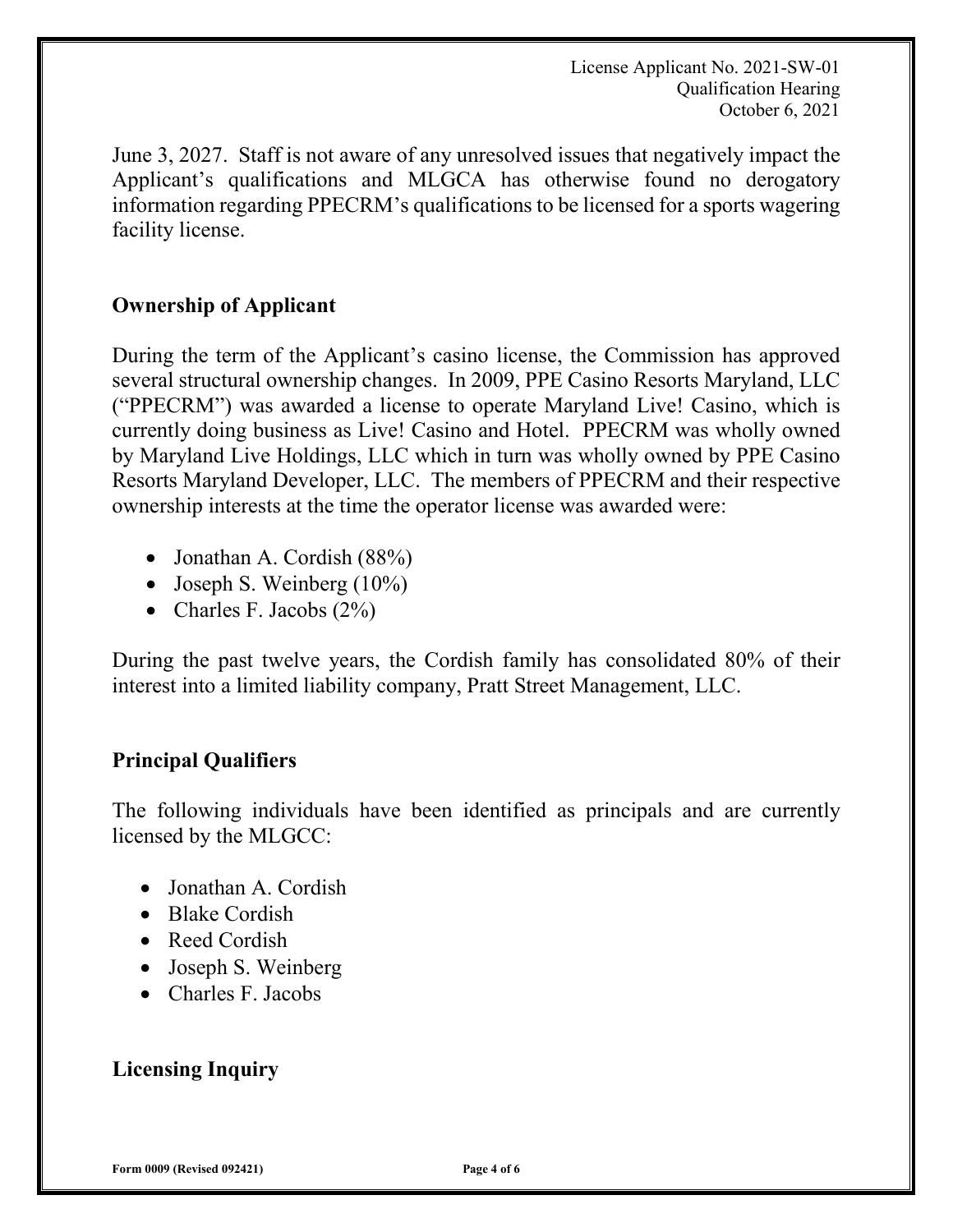PPE Casino Resorts Maryland, LLC submitted a Request for Application of Alternative Licensing Standards in support of its request for a Sports Wagering Facility License. PPE Casino Resorts Maryland, LLC stated that it holds a current license in these Commission-approved states:

- Maryland Lottery and Gaming Control Commission
	- o Type of License: Video Lottery Operation License (Issued: 06/04/12)
	- o Expiration Date: 06/03/27
	- o Status: License is in good standing with the Commission
- Pennsylvania Gaming Control Board
	- o Type of Licenses: (1) Live! Casino and Hotel Philadelphia was approved for a Category 2 license on 08/14/19; (2) Live! Casino Pittsburgh was approved for a Category 4 license on 08/14/19. On 10/30/19, the PGCB issued a sports wagering certificate which authorizes Live! Casino to operate a retail sportsbook at its Category 2 casino in Philadelphia and its Category 4 casino in Pittsburgh.
	- o Expiration Date: The Category 2 and Category 4 license expire 08/13/2024
	- o Status: All licenses are in good standing with PGCB

## **Conclusion and Recommendations**

Along with the Request for Application of Alternative Licensing Standards and Affidavit, the Applicant has submitted: a completed Sports Wagering Facility License application, an affidavit attesting to the minority and women-owned interests of the applicant, all required fees, and proof of adequate bond.

MLGCA's inquiry with the states identified above confirms that the licenses issued by those states are current and valid. The applicant's Maryland Video Lottery Operation license is also current and valid, and Staff is not aware of information that would indicate PPE Casino Resorts Maryland, LLC fails to meet the Commission's qualification requirements.

Staff recommends that the Commission find PPE Casino Resorts Maryland, LLC qualified for a Sports Wagering Facility License based on the alternative licensing standards provisions in the Sports Wagering Law by clear and convincing evidence.